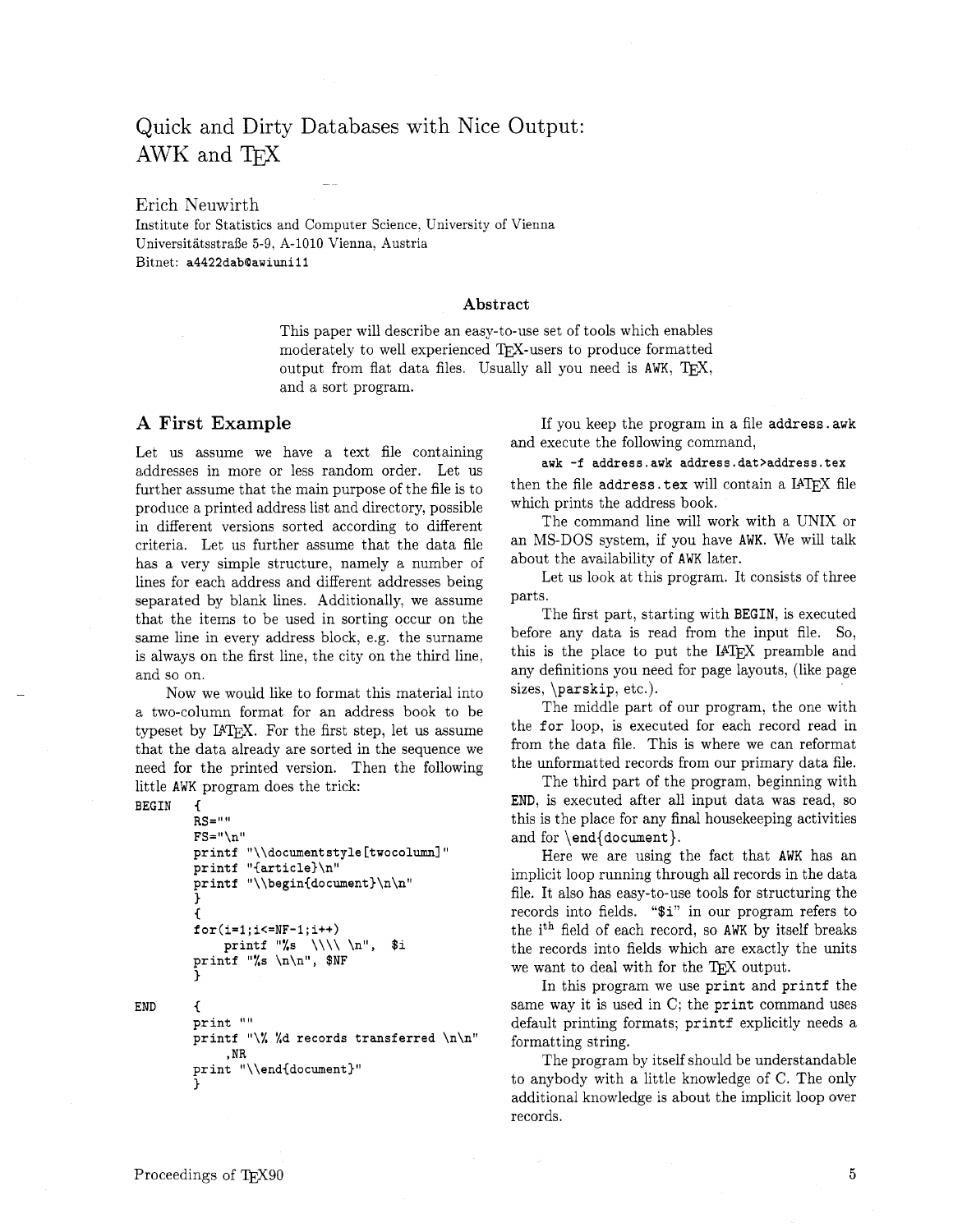Erich Neuwirth

If we want to inhibit page or column breaks for each entry in our address book, we simply add the AWK commands to make a "minipage" for each entry, so the middle part should look like this:

```
\overline{A}print "\\begin{minipage){\\textwidth)" 
for(i=l;i<=NF-l;i++) 
    printf "%s \\\\ \nn, $i 
printf "%s \n", $NF
print "\\end{minipage}"
printf "\n" 
1
```
The double backslashes are needed because in AWK, like in many C-like languages, the backslash is the escape character, so a double backslash is needed to produce a single backslash in the output file. If we want the first entry to be printed in boldface, only a slight change in our program is needed:

```
C 
print "\\begin(minipage}(\\textwidth)" 
printf "{\\bf %s I", $1 
for(i=2;i<=NF-l;i++) 
    printf "%s \\\\ \nI4, $i 
printf "%s \n", $NF
print "\\end{minipage}"
printf "\n" 
3
```
Of course this model can be generalized; we can extract any field from the record and add special formatting commands to the field. Using this little program as a skeleton, we already are able to reformat a simple text file with addresses to get a booklet with typeset quality.

## **Extending the Example**

Besides the implicit loop, AWK has a strong pattern matcher directly built into the language. It uses the regular expression syntax of UNIX (like **grep**  and other text-oriented tools in UNIX) and allows selection of records according to certain patterns. If, in our example, we wanted to print the address book for the inhabitants of Cork only, we would only have to change the middle part of the program very slightly:

```
/Cork/ C 
        for(i=l;i<=NF-l;i++) 
            printf "%s \\\\ \nW, $i 
        printf "%s \n\n", $NF 
        3
```
So we only added the **/Cork/** expression which tells AWK to perform the printing actions only to records containing the string Cork.

In this case, the command printing the number of records into the TFX file would print the number of records in the input file and not the number of addresses formatted. To correct this we have to modify our program again; we simply add a variable which counts the number or records transferred to the output file,

```
/Cork/ C 
        nof out++ 
        for(i=l;iC=NF-l;i++) 
            printf "%s \\\\ \n", $i 
        printf "%s \n\n", $NF
         3
```
and we change the print command for NR in the end part of our program to:

#### **printf** "\% **Xd records transferred \n\n"**  , **nof out**

AWK initializes variables with zero, so the counting works correctly. We will not explain the patternmatching mechanism of AWK in this paper, that would go beyond both the scope and the space limits of the paper. We only wanted to demonstrate that selection of records is already built into AWK, so we do not need a special tool for that.

## **Sorting the Data**

AWK by itself does not offer built-in capabilities for sorting data. It would be possible to write a sorting program in AWK, but since AWK is interpreted, performance would be low. It also would be a waste of energy for the programmer. since any reasonable operating system has a sort utility. The only task we have to perform is to write a small AWK program which reformats the input file in such a way that the sort program can sort it according to our criteria. We might have to write another small program which transforms the sorted data back into the original form. We need a little bit of additional information. In the example program in the beginning, we had the following code:

#### $RS = 11R$ **FS="\n"**

The variable RS defines the record separator; the variable FS defines the field separator. These two separators refer to the input file. The corresponding two variables, ORS and OFS, refer to the output file. Using these variables, we can transform multiline records into oneline records which can be better dealt with by sort programs. Consider the following program:

| BEGIN |                |
|-------|----------------|
|       | $RS = 111$     |
|       | $FS = "\n"$    |
|       | $0RS = "\\ n"$ |
|       |                |
|       | ŀ              |
|       |                |